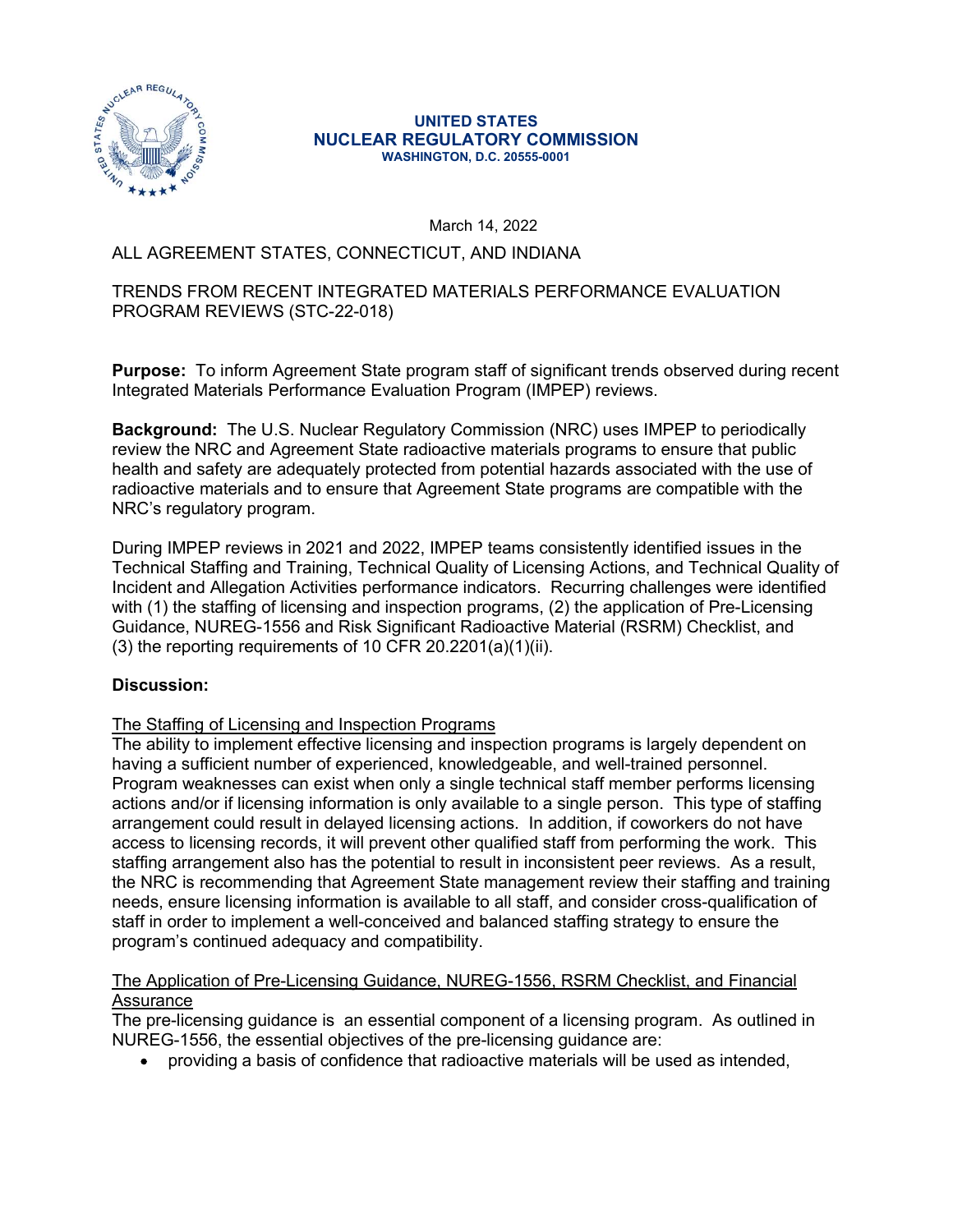- STC-22-018 2 -<br>
performing site visits for "unknown" applicants, as defined in the pre-licensing guidance,<br>
forwarding suspicious applications to the appropriate authority for follow-up performing site visits for "unknown" applicants, as defined in the pre-licensing guidance, and
	- forwarding suspicious applications to the appropriate authority for follow-up.

Recently, several IMPEP review teams found that some programs are not requiring applicants to address all areas of the renewal application using the appropriate NUREG-1556 volume or other appropriate licensing guidance. As a result, renewal applications were incomplete and inconsistent, making it difficult for IMPEP team reviewers to identify the licensee's commitments. In addition, if there were previous errors in the license, these errors remained on the license after the renewal process. IMPEP review teams also found that some licenses did not consistently possess standard license conditions for financial assurance. Of note, there was an instance where two license applications, that were approved, which requested unsealed radioactive material with half-lives exceeding 120 days in quantities were required to have financial assurance. The program neither collected financial assurance for these licensees, nor applied the unity rule to limit possession of these isotopes. The IMPEP team also identified two licenses with license conditions allowing possession of material exceeding financial assurance thresholds, but the restrictions specified in the financial assurance license conditions were inconsistent with the authorized license possession limits.

NRC and Agreement State programs should perform reviews of renewal applications in accordance with the criteria outlined in Section 4.4 of the NRC's NUREG-1556, Volume 20, Revision 1, or equivalent Agreement State procedure. License reviewers should check the possession limits to ensure decommissioning financial assurance requirements remain adequate or are not required. If changes to the licensee's possession limits invoke new requirements, a reviewer must ensure that the application contains the required documents. For those licensees that must provide a financial assurance instrument, a reviewer must ensure that the instrument is adequate for the current scope of the program.

IMPEP review teams evaluate the implementation of the RSRM checklist, which serves to:

- Aid license reviewers in determining whether a new applicant or existing licensee is requesting RSRM or requesting the addition of a nationally tracked source,
- Verify whether a new applicant has a thorough understanding of or has implemented the Part 37 Physical Protection Program by conducting an on-site security review, and
- $\bullet$ Determine whether a new applicant or existing non-Manufacturing & Distribution service provider licensee is seeking unescorted access to RSRM at clients' facilities and will therefore need to establish an access authorization program.

Recent IMPEP review teams found that program staff were either not aware of the RSRM checklist, were using an out-of-date version, or chose not to use it. In some cases, the most current version of the RSRM was available but the checklist was not used for all applicable actions. The checklist was not used when the program believed RSRM limits would not be reached. It is important to follow the guidance in NUREG-1556, which states that the checklist must be completed if an applicant is requesting a license authorizing possession of a Category 1 or Category 2 quantity of material, or if a licensee is requesting to add and/or remove a radionuclide or increase or reduce the possession limit of a radionuclide listed in the RSRM table. If the RSRM Checklist is not adopted and utilized, this could pose a security risk. The current RSRM checklist can be found in the NRC's Material Security Toolbox, available at https://scp.nrc.gov/controls.html.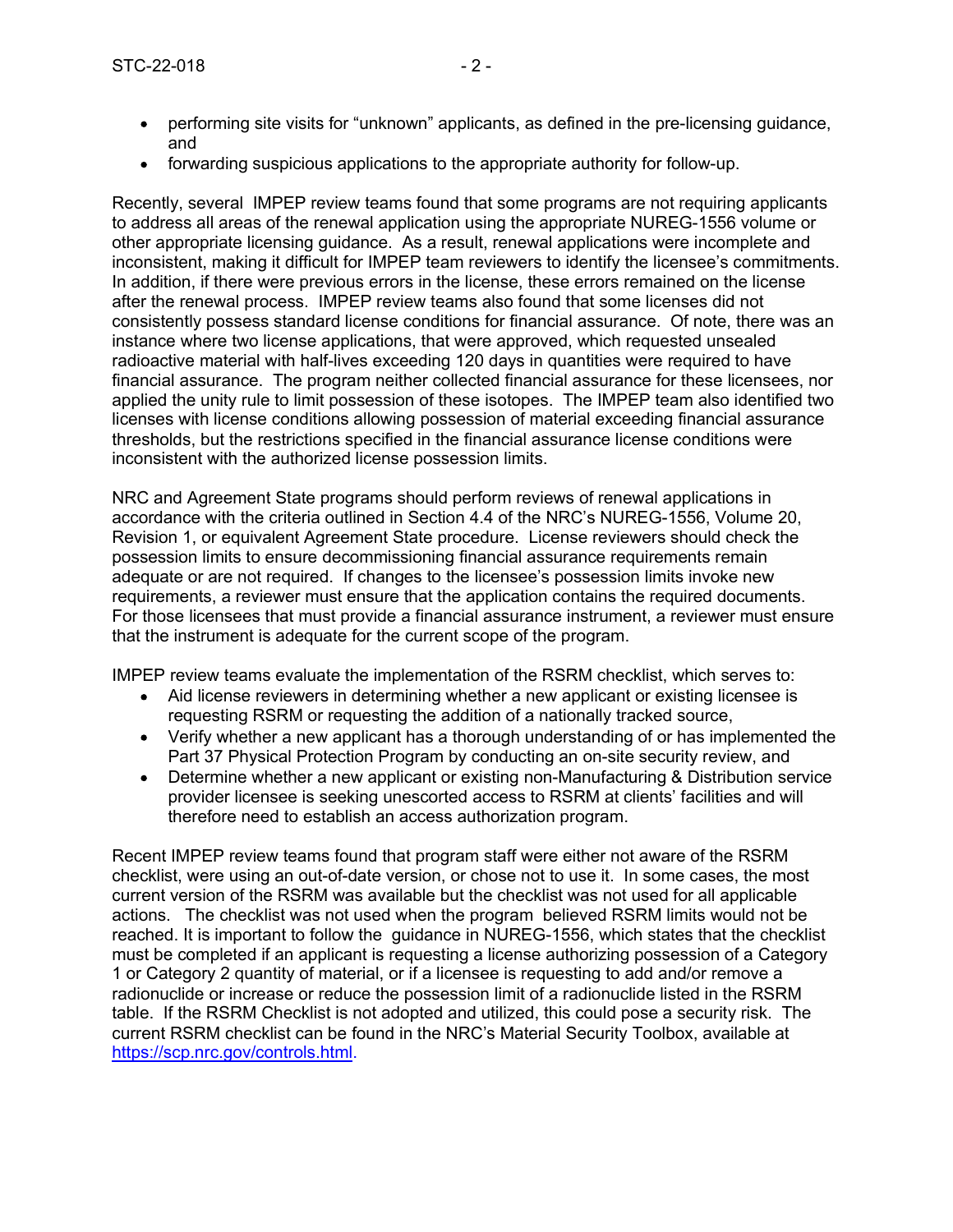#### The Reporting Requirements of 10 CFR 20.2201(a)(1)(ii)

STC-22-018 - 3<br>The Reporting Requirements of 10 CFR 20.2201(a)(1)(ii)<br>A notification to the NRC Operations Center is required per 10 CFR 20.2201(a)(1)(ii) if<br>radioactive material greater than 10 times 10 CFR Part 20 Append A notification to the NRC Operations Center is required per 10 CFR 20.2201(a)(1)(ii) if radioactive material greater than 10 times 10 CFR Part 20 Appendix C quantities, is lost or stolen. The notification must be reported to the Headquarters Operations Center (HOC) within 30 days after the occurrence becomes known. This notification requirement is not superseded by a NMED report. A written report is required to be submitted, in accordance with 10 CFR 22.2201(b), 30 days after the telephone report if there are additional details to provide. Recent IMPEP review teams found that, in some cases, reports were not made to the NRC's HOC, but were instead submitted directly to NMED. NRC procedure SA-300, Reporting Material Events, led many programs to conclude that these incidents only required a written report and did not require reporting to the HOC. The NRC recognizes that SA-300 identifies this incident as falling into the 5 to 60 days reporting category, and that pages 19 and 30 of SA-300 state that any incident requiring reporting between 5 and 60 days can be sent straight to NMED. A forthcoming revision to SA-300, which will be distributed for comment and feedback from Agreement States, will correct these procedural issues. The revised SA-300 Handbook, Appendix A, NRC Regulatory Reporting Requirements, will contain a chart which will clearly depict the reporting requirements for each applicable section of 10 CFR. require reporting to the HOC. The NRC recognizes that SA-300 identifies this incident as falling<br>into the 5 to 60 days reporting category, and that pages 19 and 30 of SA-300 state that any<br>incident requiring reporting reas into the 5 to 60 days reporting category, and that pages 19 and 30 of SA-300 state that a incident requiring reporting category, and that pages 19 and 30 of SA-300 state that a incident requiring reporting beyween 5 and 6

The NRC also intends to meet with the OAS Board and conduct a government to government meeting to discuss these issues in greater detail.

The NRC is committed to sponsoring training for Agreement State personnel. Training courses and other information resources can be found on the State Communications Portal at https://scp.nrc.gov/training.html. NRC will continue to use the IMPEP to review the NRC and Agreement State radioactive materials programs to ensure that our programs are adequate and compatible to protect public health and safety.

If you have any questions regarding this correspondence, please contact the individual named below:

Signed by Anderson, Brian on 03/14/22

Brian C. Anderson, Chief State Agreement and Liaison Programs Branch Division of Materials Safety, Security, State and Tribal Programs Office of Nuclear Material Safety and Safeguards